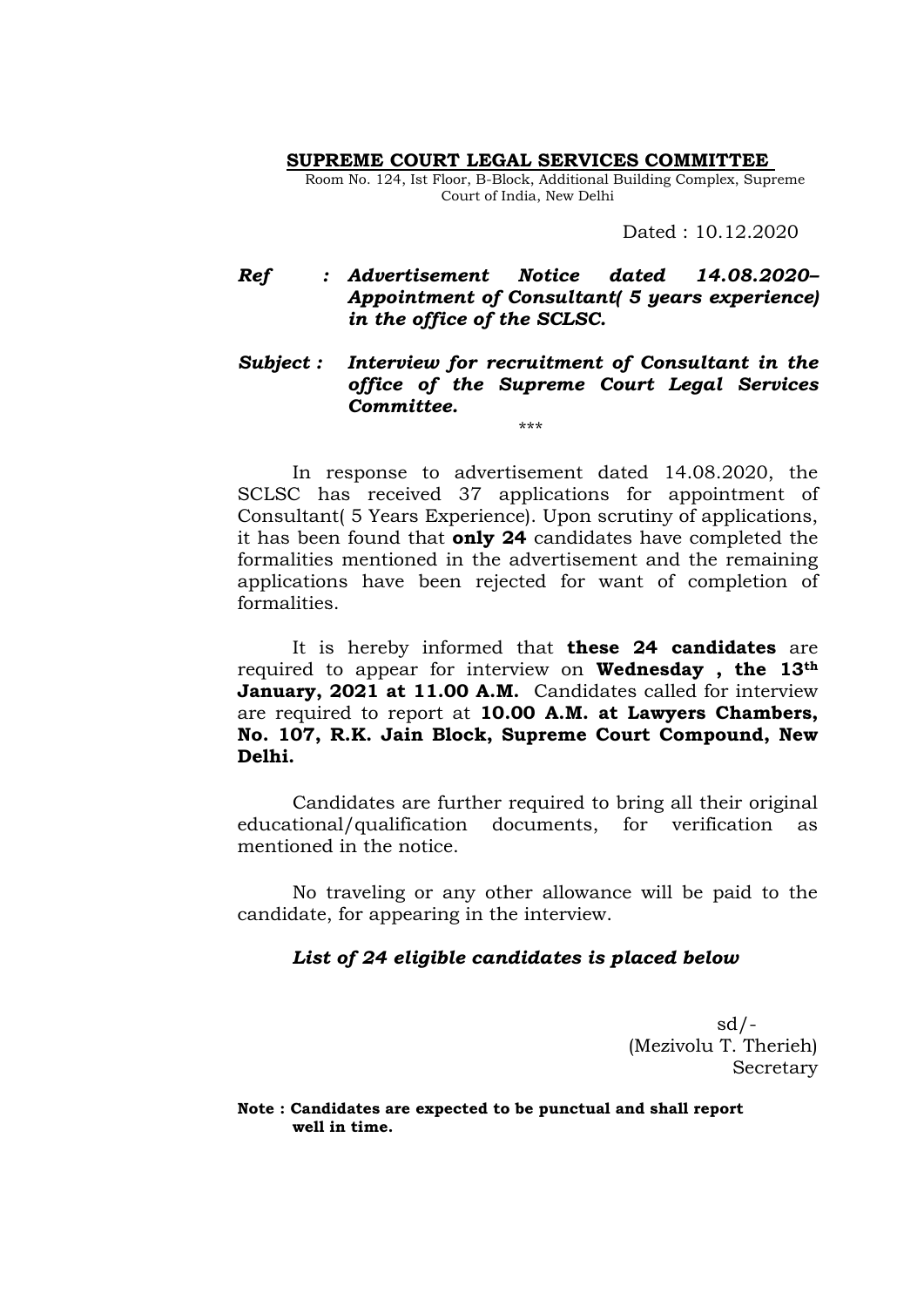## SUPREME COURT LEGAL SERVICES COMMITTEE LIST OF CANDIDATES WHO HAVE BEEN CALLED FOR INTERVIEW ON 13.01.2021 AT 11:00 A.M.

| SRL. NO. | NAME OF THE APPLICANT                                                                                                                                                                                          | DATE OF BIRTH | MOBILE NO./<br>E-MAIL                           |
|----------|----------------------------------------------------------------------------------------------------------------------------------------------------------------------------------------------------------------|---------------|-------------------------------------------------|
| 1.       | Ms. Anita D/o Shri Hari<br>Singh R/o H. No. 963, Pocket-<br>2. Paschim Puri, New Delhi-<br>110063                                                                                                              | 06.08.1991    | 7838391117<br>anitabharti0608@gmail.com         |
| 2.       | Ms. Meenakshi Sengar D/o<br>Shri Vikram Singh Sengar R/o<br>30/106, Gali No. 7, Vishwas<br>Nagar, Shahdara, Delhi-<br>110032                                                                                   | 04.05.1989    | 9899853201<br>meenakshirajpuani@gmail.com       |
| 3.       | Ms. Gifty Marium Joseph W/o<br>Shri Bijo Mathew Joy R/o<br>15/D1, Hindustan Times<br>Apartments, Mayur Vihar<br>Phase-1, New Delhi-91                                                                          | 28.04.1989    | 8744868182<br>giftymj@gmail.com                 |
| 4.       | Ms. Suvrna siddhanath Ganu<br>W/o Shri Siddhanath Satish<br>Ganu R/o 101, Kala vihar<br>apartment, Captain<br>Hanifuddin Marg, Near<br>Samachar Market, Mayur Vihar<br>Phase-1 Exension, New Delhi-<br>110091. | 30.06.1990    | 9810864006<br>suvarna630@gmail.com              |
| 5.       | Ms. Seena Gupta D/o Shri<br>S.K. Gupta, R/o 706, Parivar<br>Aprtments, 30-IP Extn.<br>Parpar Ganj, Delhi-110092.                                                                                               | 25.07.1992    | 8285830090<br>sheena. gupta251992@gmail.<br>com |
| $6.$ .   | Ms. Vasudha Zutshi D/o Shri<br>Jai Kumar Zutshi R/o C-006,<br>Yamuna Apartments Alaknanda,<br>New Delhi-110019                                                                                                 | 09.03.1989    | 76838320225<br>vasudhazutshi@gmail.com          |
| 7.       | Ms. Rashmi M.R. D/o Shri<br>M. Ramesh Rao R/o No. 1193,<br>Sri Ananda Nilaya, 10 <sup>th</sup> Cross,<br>Ashok Nagar, BSK 1st Stage,<br>Bengalore-560050                                                       | 31.03.1991    | 9916580066<br>rashmi1.mrao@gmail.com            |
| 8.       | Ms. Rizwana R Raj D/o<br>Shri H. Salim Raj R/o<br>8A/56, W.E.A, Karol Bagh,<br>New Delhi                                                                                                                       | 09.05.1990    | 8130750122<br><u>rizwana rraj@gmail.com</u>     |
| 9.       | Ms. Priyanka Goyal D/o<br>Shri Shiv Kumar Goyal R/o<br>Block AC, 148A, Shalimar<br>Bagh, New Delhi-110088                                                                                                      | 24.11.1989    | 9711398773<br>adv.priyankagoyal@gmail.com       |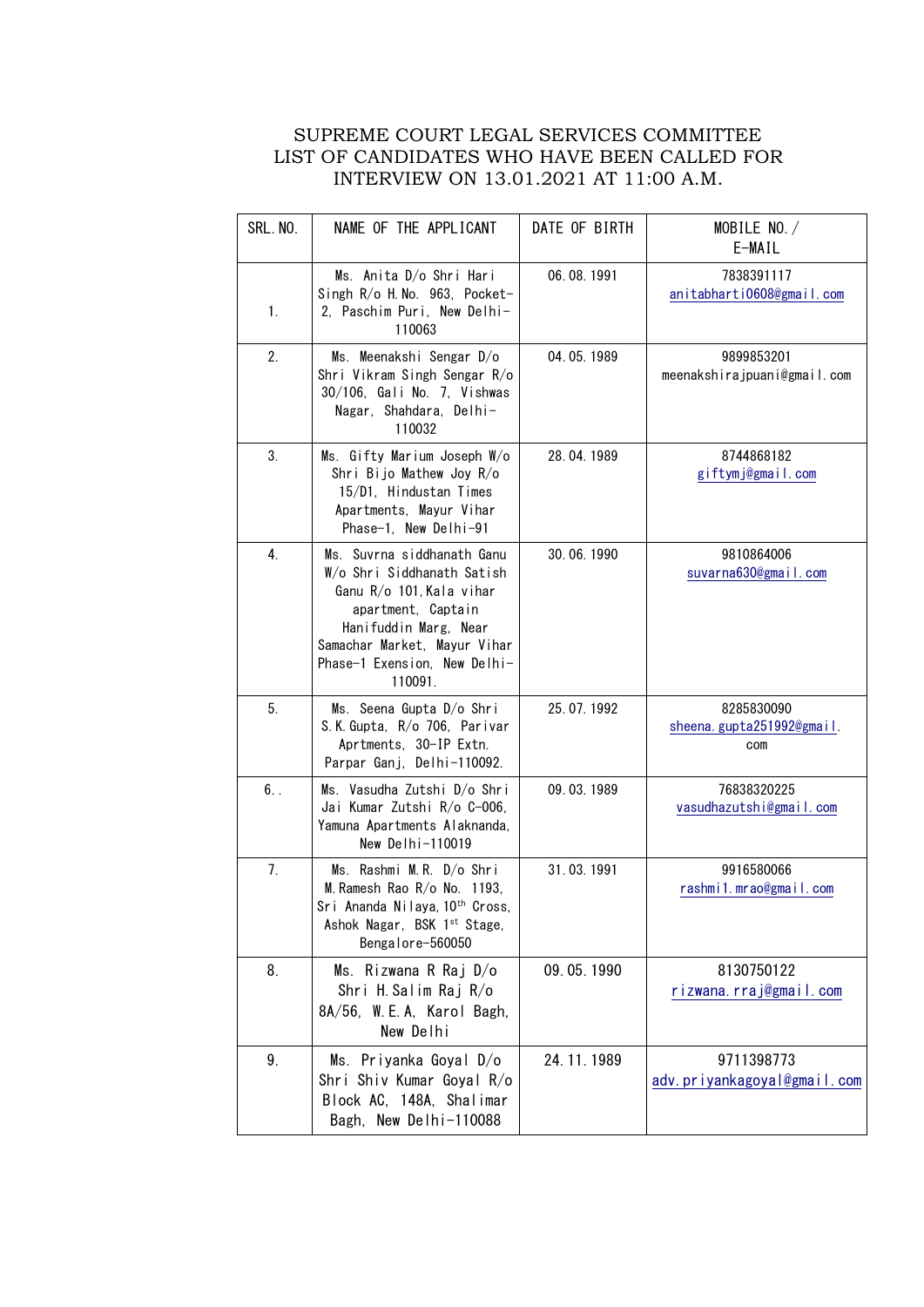| 10. | Shri Harshit Khandar S/o<br>Shri Madan Khandar R/o<br>10B/2, Hindustan Times<br>Apartment, Mayur Vihar,<br>Phase-1, New Delhi                                     | 02.02.1990 | 810033777<br>harshit_khandar@yahoo.<br>com             |
|-----|-------------------------------------------------------------------------------------------------------------------------------------------------------------------|------------|--------------------------------------------------------|
| 11  | Ms. Shivali Sharma D/o<br>Shri Sunil Kumar sharma<br>R/o F-803, vivek Vihar<br>Sector-82, NOIDA-201305                                                            | 30.07.1990 | 9717531493<br>SHIVALISHARMA90@GMAIL.COM                |
| 12  | Shri Priyank Upadhyay S/o<br>Shri M.P. Upadhyay $R/o F-$<br>803, Vivek Vihar, Sector-<br>82, NOIDA-201305                                                         | 16.11.1989 | 9717578698<br>priyankupadhya@gmail.<br>com             |
| 13  | Shri vishesh Kalra S/o<br>Shri Vijay Kalra R/o A-<br>1605, Highland Towers,<br>Lokhandwala comples,<br>Kandivali East. Mumbai-<br>400101                          | 31.12.1991 | 9819931015<br>Visheshkalra1@gmail.com                  |
| 14  | Shri Puneet Srivastava<br>S/o Shri G.P. Srivastava<br>$R$ /o H. No. 14, Type-III,<br>B-Block EPFO Complex,<br>Plot No. 23, Sector-23,<br>Dwarka, New Delhi-110075 | 25.02.1991 | 7042607290                                             |
| 15  | Shri Shikhar Garg S/o<br>Shri Sudhir Kumar Garg<br>$R$ /o 156, Akash Kunj,<br>Sector-9, Rohini, Delhi-<br>110085                                                  | 01.12.1990 | 9015309329<br>SHIKHARGARG. LEGAL@<br><b>GMAIL. COM</b> |
| 16  | Ms. Divya Mishra D/o Shri<br>V.P.Mishra R/o<br>104, C. K. Daphtary<br>Chambers, Block, Supreme<br>Court of India, New<br>Delhi-110001.                            | 01.12.1990 | 8368072265<br>divyamishra600@gmail.<br>com             |
| 17  | Ms. Jayashree D/o Shri PK<br>Prabhakaran R/o 83-A,<br>Pocket A3, Mayur Vihar<br>Phase-3, Delhi-110096                                                             | 12.10.1989 | 9711263270<br>advjayashree2014@gmail.<br>com           |
| 18  | Shri vijay Pooniya S/o<br>Shri Surta Ram Pooniya<br>$R$ /o B-55, Lajpat Nagar-<br>2, New Delhi-110024.                                                            | 25.08.1989 | 9166806149<br>adv. vijaypooniya@gmail.<br>Com          |
| 19  | Shri Manendra Pal Gupta<br>S/o Shri Nagendra Pal<br>Gupta r/o H-894, Near new                                                                                     | 08.12.1991 | 9685685151<br>manendrapalgupta@gmail.<br>Com           |